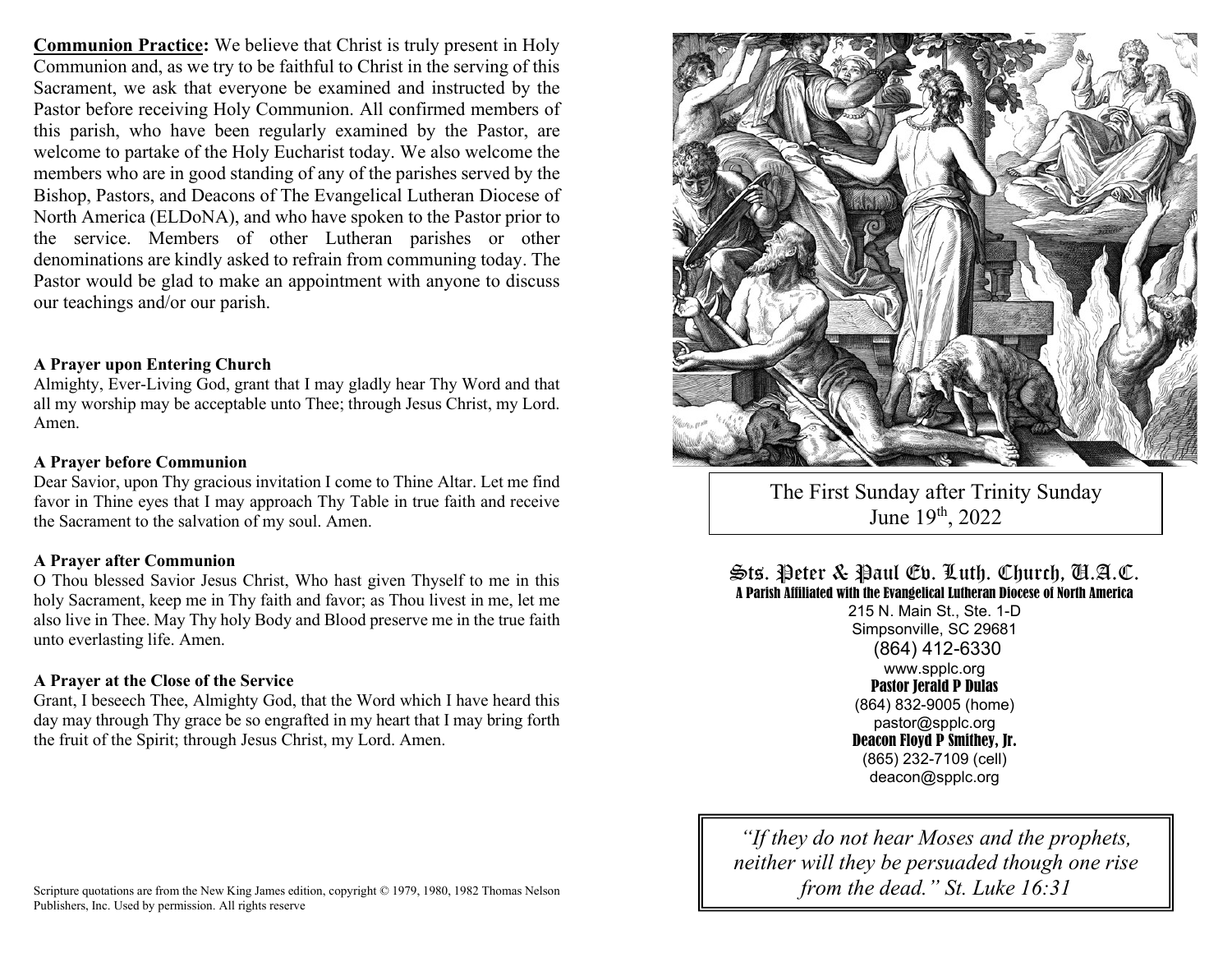### **The Order of Divine Service**

| The Prelude             | "O dass ich tausend (Dretzel)" | Hans Arnold Metzger |
|-------------------------|--------------------------------|---------------------|
| The Ringing of the Bell |                                |                     |
| Stand                   |                                |                     |
| The Hymn                | "All Glory Be to God Alone"    | <b>TLH 238</b>      |

*(The Pastor silently prays Psalm 24 while the congregation joins in silent selfexamination and reflection on God's Commandments. Prayers are located on back cover.)*

| <b>The Invocation and Address</b>                                          | TLH p. 15         |
|----------------------------------------------------------------------------|-------------------|
| <b>Versicles</b> (All may kneel)                                           | TLH p. 15         |
| <b>Confession and Absolution</b>                                           | TLH p. 16         |
| Stand (if kneeling)                                                        |                   |
| <b>The Introit</b><br>(Tone 8)                                             | <b>INSERT</b>     |
| <b>The Gloria Patri</b>                                                    | TLH p. 16         |
| <b>The Kyrie</b>                                                           | TLH p. 17         |
| <b>The Gloria in Excelsis</b>                                              | TLH p. 17-19      |
| <b>The Salutation</b>                                                      | TLH p. 19         |
| The Collect for the Day                                                    | <b>INSERT</b>     |
| The Collect for the Feast of the Holy Trinity                              |                   |
| Sit                                                                        |                   |
| <b>The Epistle</b>                                                         | 1 John 4:16b-21   |
| <b>The Gradual</b>                                                         | <b>INSERT</b>     |
| Stand                                                                      |                   |
| <b>The Sequence Hymn</b> "Holy Spirit, Come, We Pray"                      | <b>INSERT</b>     |
| <b>The Holy Gospel</b>                                                     | St. Luke 16:19-31 |
| <b>The Nicene Creed</b><br>(Bow at the words "And was made man.) TLH p. 22 |                   |
| Sit                                                                        |                   |
| The Hymn<br>"From God Shall Naught Divide Me"                              | <b>TLH 393</b>    |
| <b>The Sermon</b>                                                          |                   |
| Stand                                                                      |                   |
| <b>The Offertory</b>                                                       | TLH p. 22-23      |
| <b>The General Prayer</b>                                                  | ASBH p. 21-22     |
| (An Alms Basin is located next to the bulletins for any Offerings)<br>Sit  |                   |
| "Oh, that I Had a Thousand Voices"<br>The Hymn                             | <b>TLH 243</b>    |
| <b>Stand</b>                                                               |                   |
| <b>The Exhortation</b>                                                     | ASBH p. 23        |
| <b>The Lavabo</b>                                                          | ASBH p. 24        |

*(The Pastor washes his hands while silently praying Psalm 26. The congregation joins in silent prayer reflecting upon the Sacrament they are about to receive. Prayers are located on back cover.)*

| <b>The Preface</b>                |                                                                  | TLH p. 24-25   |
|-----------------------------------|------------------------------------------------------------------|----------------|
| <b>The Proper Preface</b>         |                                                                  | TLH p. 25      |
| <b>The Sanctus and Benedictus</b> |                                                                  | TLH p. 26      |
| The Lord's Prayer                 |                                                                  | TLH p. 27      |
|                                   | <b>The Verba Domini</b> (All may bow when the Pastor genuflects) | TLH p. 27      |
| The Pax Domini                    | (All may bow and cross themselves)                               | TLH p. 27      |
| The Agnus Dei                     | (All may kneel)                                                  | TLH p. 28      |
| Sit                               |                                                                  |                |
| <b>The Distribution</b>           | (Prayers are located on back cover.)                             |                |
| The Hymn                          | "Come, Holy Ghost, in Love"                                      | <b>TLH 227</b> |
| Stand                             |                                                                  |                |
| <b>The Nunc Dimittis</b>          |                                                                  | TLH p. 29-30   |
| The Thanksgiving and Collect      | TLH p. 30-31                                                     |                |
|                                   | <b>The Hymn</b> "Lord, Thee I Love with All My Heart"            | <b>TLH 429</b> |
| <b>The Salutation</b>             |                                                                  | TLH p. 31      |
| <b>The Benedicamus</b>            |                                                                  | TLH p. 31      |
| The Benediction and Triple Amen   | TLH p. 31                                                        |                |
| Sit                               |                                                                  |                |
| <b>The Postlude</b>               | "Herzlich lieb hab' ich dich, o Herr"                            | James Engel    |
|                                   |                                                                  |                |

### **Recitation of the Catechism**

Preface to the Small Catechism & Questions 466-479 (The Second Petition, pages 126-127).

#### **Announcements**

*ASBH = Augustana Service Book and Hymnal. It is the name of the upcoming ELDoNA hymnal currently in development.*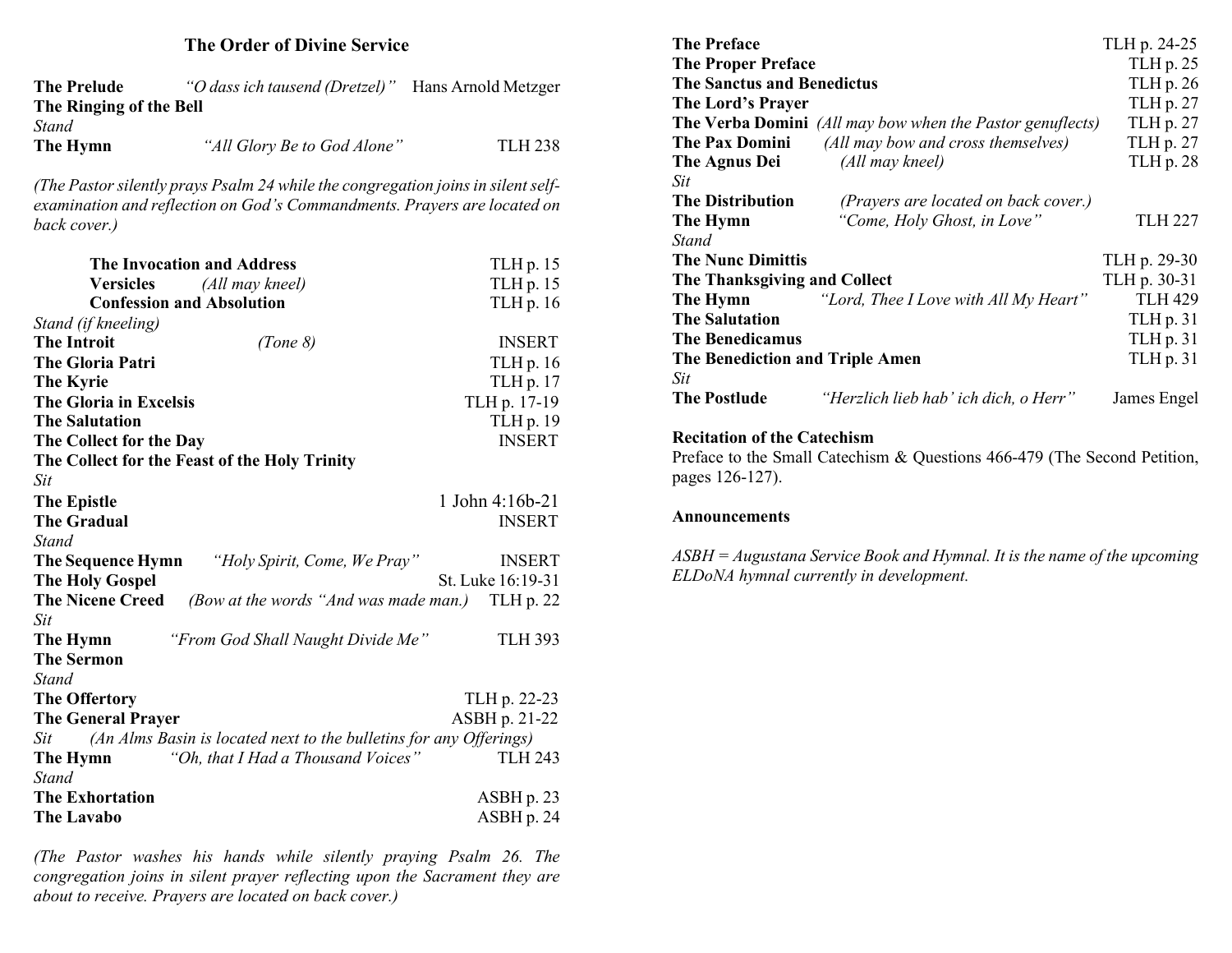| June 25 <sup>th</sup> —The Festival of the Presentation of the Augsburg |  |  |                   |
|-------------------------------------------------------------------------|--|--|-------------------|
| Confession                                                              |  |  |                   |
| Epistle:                                                                |  |  | Galatians 2:16-21 |
| Gospel:                                                                 |  |  | St. John 8:31-36  |

| June 26 <sup>th</sup> —The Second Sunday after Trinity Sunday |                   |  |
|---------------------------------------------------------------|-------------------|--|
| <b>Epistle:</b>                                               | 1 John $3:13-18$  |  |
| Gospel:                                                       | St. Luke 14:16-24 |  |

# **In Our Prayers:**

- For all those who are sick or infirmed, especially, *Peggy Holder*, *Jo Kope*, *Betty Ramsey*, *Brandon Dennie*, *Nellie Noegel*, *Katie*, *Dan*, *Judy Horn*, *Patricia Bachand*, *Mike Miller*, *Barbara Miller*, *Matthew Scholten*, *Rev. Mark Mueller*, *John Burton*, *Paul Meadows*, *Vince Bost*, *Janice Heitener*, *Ray Heitener*, *Martin Kope*, *Sally Kope*, *William Noegel*, *Bruce Carter*, *Ed Payne*, *James Hagen*, *Rev. Ernest Bernet*, *Doug DiBiase*, and *Vito Gerardi*.
- For our bishop, the *Rt. Rev. James D. Heiser*.
- For the parishes served by our diocese, and those in our international fellowship, especially, *St. Luke Ev. Lutheran Church, Kenai, AK*; and her pastor, the *Rev. Timothy Tolar*.
- For our seminary, *St. Ignatius Lutheran Theological Seminary*.
- For our seminarians, *Ben Henson* and *Jacob Henson*.
- For our catechumens, especially *Nikolas Likourentzos*.
- For the moral and spiritual support of those involved with our mission in Knoxville, TN, especially, *Ana Heiser*, *Nikolas Likourentzos, Deacon Smithey, Sherrill Smithey*, *Bobby Eisold*, *Barb Eisold*, and *Bob Eisold*.
- For those struggling with addiction, especially, *Thomas Allred* and *John Monahan*.
- For all those who serve in the military, especially, *Nicholas Silva*.
- For all *Fathers*.
- For peace in *Ukraine*.
- For those near death.
- For those celebrating a birthday this week
- For those celebrating an anniversary this week.
- For those traveling this week: *Pastor and Tanya Dulas*.

| Daily Readings for the First Sunday after Trinity Sunday |                                             |                  |
|----------------------------------------------------------|---------------------------------------------|------------------|
|                                                          | Morning                                     | <b>Evening</b>   |
| <b>Today</b>                                             | 1 Samuel 29; Luke 12:13-21                  | 1 Samuel $30$ ;  |
|                                                          |                                             | 1 Timothy 6:6-19 |
| <b>Monday:</b>                                           | 1 Samuel 31; Acts 9:1-43                    | 2 Samuel 1;      |
|                                                          |                                             | Joshua 10:1-15   |
| Tuesday:                                                 | 2 Samuel 2; Acts 10:1-33                    | 2 Samuel 3-4;    |
|                                                          |                                             | Joshua 11:1-23   |
| Wednesday:                                               | 2 Samuel 5-6; Acts 11:1-30                  | 2 Samuel $7-8$ ; |
|                                                          |                                             | Joshua 23:1-16   |
| Thursday:                                                | 2 Samuel 9-10; Acts 12:1-25 2 Samuel 11-12; |                  |
|                                                          |                                             | Joshua 24:1-31   |
| <b>Friday:</b>                                           | 2 Sam. 13-14; Acts 13:1-52                  | 2 Samuel 15-16;  |
|                                                          |                                             | Judges $2:1-23$  |
| Saturday:                                                | 2 Sam. 17-18; Acts 14:1-28                  | 2 Samuel 19-20;  |
|                                                          |                                             | Judges $6:1-40$  |

# **Praying the Psalter Daily in Matins and Vespers:**

|                   | <b>Morning</b>              | <b>Evening</b>         |
|-------------------|-----------------------------|------------------------|
| Today:            | Psalms 119, Part I, 93-95   | Psalms 34, 96-100      |
| <b>Monday:</b>    | Psalms 119, Part I, 101-102 | Psalms 34, 103-104     |
| Tuesday:          | Psalms 119, Part I, 105     | Psalms 34, 106         |
| <b>Wednesday:</b> | Psalms 119, Part I, 107     | Psalms 34, 108-111     |
| Thursday:         | Psalms 119, Part I, 112-115 | Psalms 34, 116-118     |
| <b>Friday:</b>    | Psalm 119:1-40              | Psalms 34, 119:41-88   |
| Saturday:         | Psalm 119:1-8, 89-128       | Psalms 28, 119:129-176 |
|                   |                             |                        |

# **Book of Concord Readings for the Week:**

**Monday:** The Apology to the Augsburg Confession, XXVII.45-57 **Tuesday:** The Apology to the Augsburg Confession, XXVII.58-69 **Wednesday:** The Apology to the Augsburg Confession, XXVIII.1-11 **Thursday:** The Apology to the Augsburg Confession, XXVIII.12-27 **Friday:** The Smalcald Articles, Preface.1-15

# **Reciting the Catechism Daily:**

**Sunday:** The Ten Commandments **Monday:** The Apostles' Creed, The Lord's Prayer **Tuesday:** Holy Baptism, The Office of the Keys and Confession **Wednesday:** The Sacrament of the Altar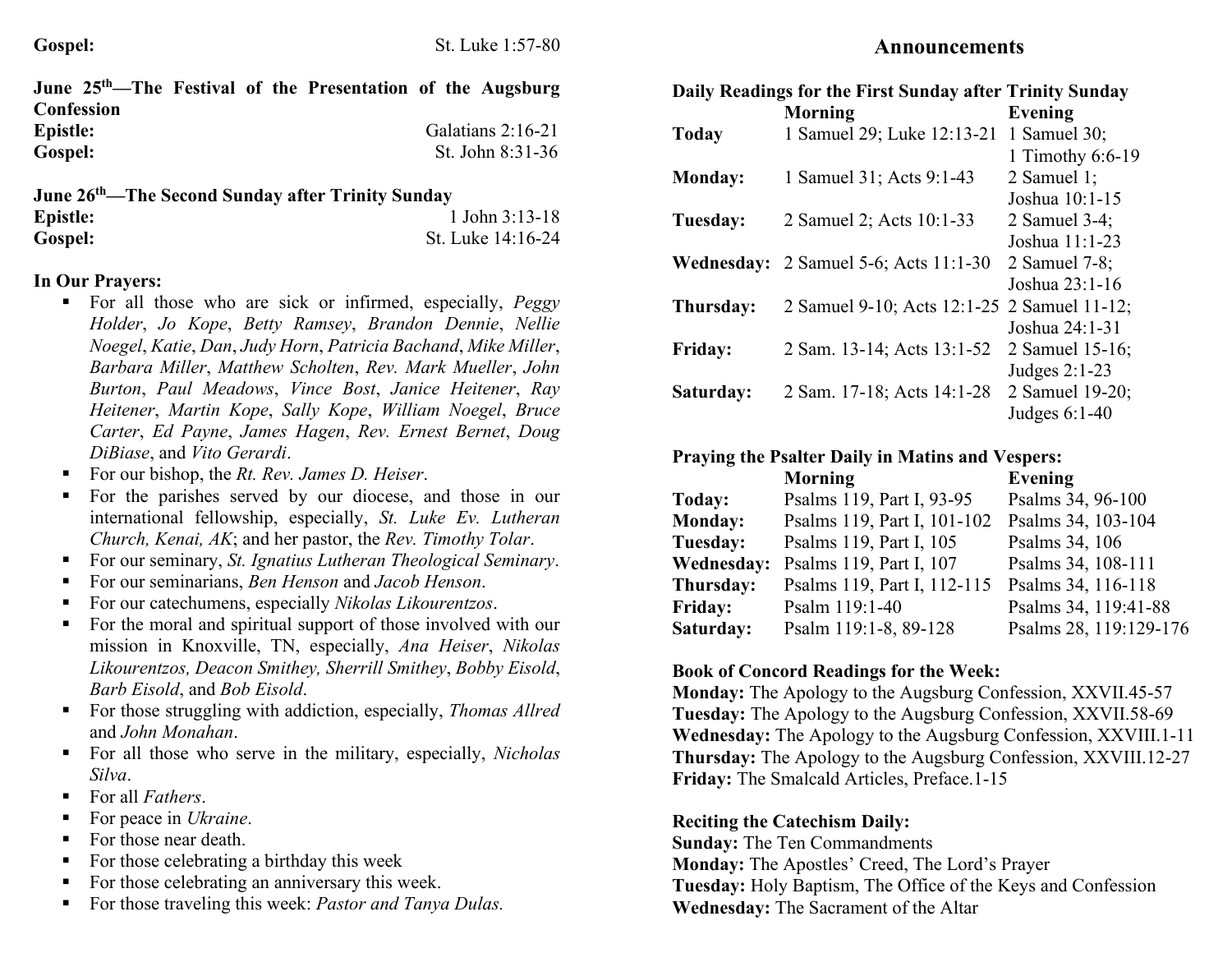**Thursday:** The Prayers **Friday:** The Table of Duties **Saturday:** Christian Questions with Their Answers

#### **Hymns for the Week:**

**Morning:** TLH 393—"From God Shall Naught Divide Me" **Evening:** TLH 243—"Oh, that I Had a Thousand Voices"

#### **Calendar for the First Sunday after Trinity Sunday**

**Today: The First Sunday after Trinity Sunday/The Octave of the Feast of the Holy Trinity (Commemorated)—Green**

> *Father's Day* 10:00 a.m. Divine Service & Bible class in Knoxville, TN (Deacon Smithey) Pastor and Tanya Dulas on Vacation

# **Monday:** *Summer Begins*

Pastor and Tanya Dulas on Vacation

- **Tuesday:** Pastor and Tanya Dulas on Vacation Pastor Dulas' Ordination Anniversary
- **Wednesday:** Pastor and Tanya Dulas on Vacation

**Thursday:** Pastor and Tanya Dulas on Vacation

**Friday: The Festival of the Nativity of St. John the Baptist—White Saturday: The Festival of the Presentation of the Augsburg** 

**Confession—White**

Bishop Heiser's Ordination Anniversary 6:30 p.m. Private Confession 7:00 p.m. Divine Service

**Next Sunday: The Second Sunday after Trinity Sunday—Green**

10:00 a.m. Divine Service in Simpsonville, SC and Fort Myers, FL (Pastor Warr) 11:15 a.m. Parish Meeting

## **Parish Meeting**

Our next parish meeting will be next Sunday, June  $26<sup>th</sup>$ , 2022 during the Bible class hour. Non-members may attend, but only as observers. Please make plans to be there.

## **The Lutheran Herald**

The June issue of "The Lutheran Herald," the devotional booklet of the ELDoNA, is now available. It can be found on Facebook at: http://tinyurl.com/LutheranHerald and on the diocesan website:

eldona.org. There are also printed copies in the back of the nave for your use and distribution.

### **Ask the Pastor**

The Rev. Joshua Sullivan of Holy Cross Ev. Luth. Church, Kerrville, TX puts out weekly videos dealing with a wide range of theological topics. Please check them out and subscribe to be notified when a new one is published at http://www.youtube.com/user/ATPHolyCross.

## **ELDoNA Family Camp 2022**

St. Patrick Ev. Lutheran Church, Chipley, FL will be hosting the 2022 ELDoNA Family Camp the week of July  $25<sup>th</sup>$  -  $29<sup>th</sup>$ , 2022. The campers will be housed and accommodated at Surfside Christian Retreat Center in Panama City Beach, FL. Their website is surfsideretreat.org if you want to see more information. The cost for the entire week will be \$156 per person plus \$30 for food per person.

### **An Excerpt from Luther's Writings**

"Thus we must look into the heart of Lazarus also, and seek the treasure which made his sores so precious. That was surely his faith and love; for without faith it is impossible to please God, as the author of the Epistle to the Hebrews says, 11:6. Therefore his heart also must have confessed that he even in the midst of such poverty and misery expected all good from God, and comfortably relied upon Him; with Whose blessings and grace he was so richly satisfied, and had such pleasure in them, that he would have heartily and willingly suffered even more misery, if the will of his gracious God had so determined. See, that is a true, living faith, which softened his heart by the knowledge of the divine goodness; so that nothing was too heavy or too much to suffer and to do. So clever and skillful does faith make the heart, when it experiences the grace of God." *From Martin Luther's Sermon in the Church Postil for the First Sunday after Trinity Sunday.*

**To Read in Preparation for this week's Festivals:**

|                                                 | Today— The First Sunday after Trinity Sunday/The Octave of the |  |
|-------------------------------------------------|----------------------------------------------------------------|--|
| <b>Feast of the Holy Trinity (Commemorated)</b> |                                                                |  |
| <b>Epistle:</b>                                 | $1$ John $4:16b-21$                                            |  |
| <b>Gospel:</b>                                  | St. Luke 16:19-31                                              |  |

**June 24th—The Festival of the Nativity of St. John the Baptist Epistle:** Isaiah 40:1-5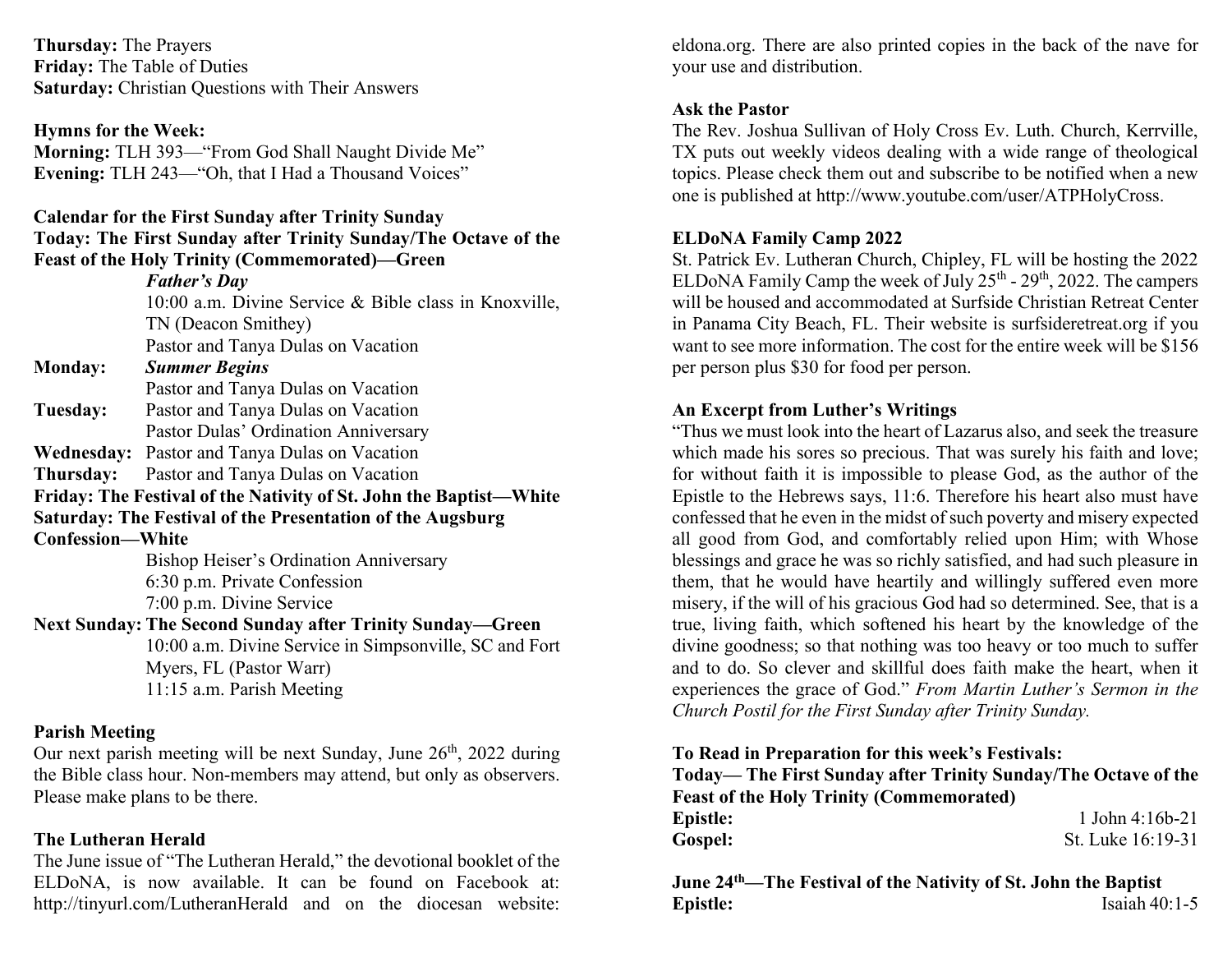# **THE FIRST SUNDAY AFTER TRINITY SUNDAY**



# **Introit (Chanted by Pastor)**

P: O LORD, - || I have trusted in Your | mer- | cy; \* My heart shall rejoice in | Your | sal- | va- | tion.

- P:  $\parallel$  I will sing to the  $\parallel$  Lord,  $\parallel$   $\parallel$ Because He has dealt bounti-  $\vert$  ful- $\vert$  ly  $\vert$  with  $\vert$  me. P: || How long, O Lord? Will You forget me for- | ev- | er? \* How long will You hide | Your | face | from | me? *(Psalm 13:5-6,* 
	- *1)*

# **C: GLORIA PATRI (From Hymnal; Sung by Congregation)**

P:  $\parallel$  O Lord, I have trusted in Your | mer- | cy; \*

My heart shall rejoice in | Your | sal- | va- | tion.

P:  $\parallel$  I will sing to the  $\parallel$  Lord,  $\parallel$  -  $\ast$ 

Because He has dealt bounti- | ful- | ly | with | me. *(Psalm 13:5- 6)*

# **Collect**

O God, the Strength of all them that put their trust in Thee: Mercifully accept our prayers; and because through the weakness of our mortal nature we can do no good thing without Thee, grant us the help of Thy grace, that in keeping Thy commandments we may please Thee, both in will and deed; through Jesus Christ, Thy Son, our Lord, Who liveth and reigneth with Thee, and the Holy Ghost, ever One God, world without end.



# **Gradual (Chanted by Pastor)**

P: || I said, "Lord, be merciful to | me; | - \*

Heal my soul, for I have | sinned | a- | gainst | You."

- P: || Blessèd is he who considers the | poor; | \* The Lord will deliver him in | time | of | trou- | ble.
- P: || Alleluia! Alleluia! O Lord my God, in You I put my | trust; | \* Save me from all those who persecute me; And deliver me,  $|$ Al- | le- | lu- | ia! *(Psalm 41:4, 1; 7:1)*

## **1 John 4:16b-21**

<sup>16b</sup> God is love, and he who abides in love abides in God, and God in him. <sup>17</sup> Love has been perfected among us in this: that we may have boldness in the day of judgment; Because as He is, so are we in this world.  $18$  There is no fear in love; but perfect love casts out fear, because fear involves torment. But he who fears has not been made perfect in love.  $19$  We love Him because He first loved us. <sup>20</sup> If someone says, "I love God," and hates his brother, he is a liar; for he who does not love his brother whom he has seen, how can he love God whom he has not seen?  $2<sup>1</sup>$  And this commandment we have from Him: that he who loves God must love his brother also.

## **St. Luke 16:19-31**

<sup>19</sup> "There was a certain rich man who was clothed in purple and fine linen and fared sumptuously every day.  $20$  But there was a certain beggar named Lazarus, full of sores, who was laid at his gate, <sup>21</sup> desiring to be fed with the crumbs which fell from the rich man's table. Moreover the dogs came and licked his sores.  $^{22}$  So it was that the beggar died, and was carried by the angels to Abraham's bosom. The rich man also died and was buried.  $23$  And being in torments in Hades, he lifted up his eyes and saw Abraham afar off, and Lazarus in his bosom. <sup>24</sup> Then he cried and said, 'Father Abraham, have mercy

on me, and send Lazarus that he may dip the tip of his finger in water and cool my tongue; for I am tormented in this flame.'  $25$  But Abraham said, 'Son, remember that in your lifetime you received your good things, and likewise Lazarus evil things; but now he is comforted and you are tormented.  $26$  And besides all this, between us and you there is a great gulf fixed, so that those who want to pass from here to you cannot, nor can those from there pass to us.' <sup>27</sup> Then he said, 'I beg you therefore, father, that you would send him to my father's house,  $^{28}$  for I have five brothers, that he may testify to them, lest they also come to this place of torment.' <sup>29</sup> Abraham said to him, 'They have Moses and the prophets; let them hear them.' <sup>30</sup> And he said, 'No, father Abraham; but if one goes to them from the dead, they will repent.' <sup>31</sup> But he said to him, 'If they do not hear Moses and the prophets, neither will they be persuaded though one rise from the dead.""